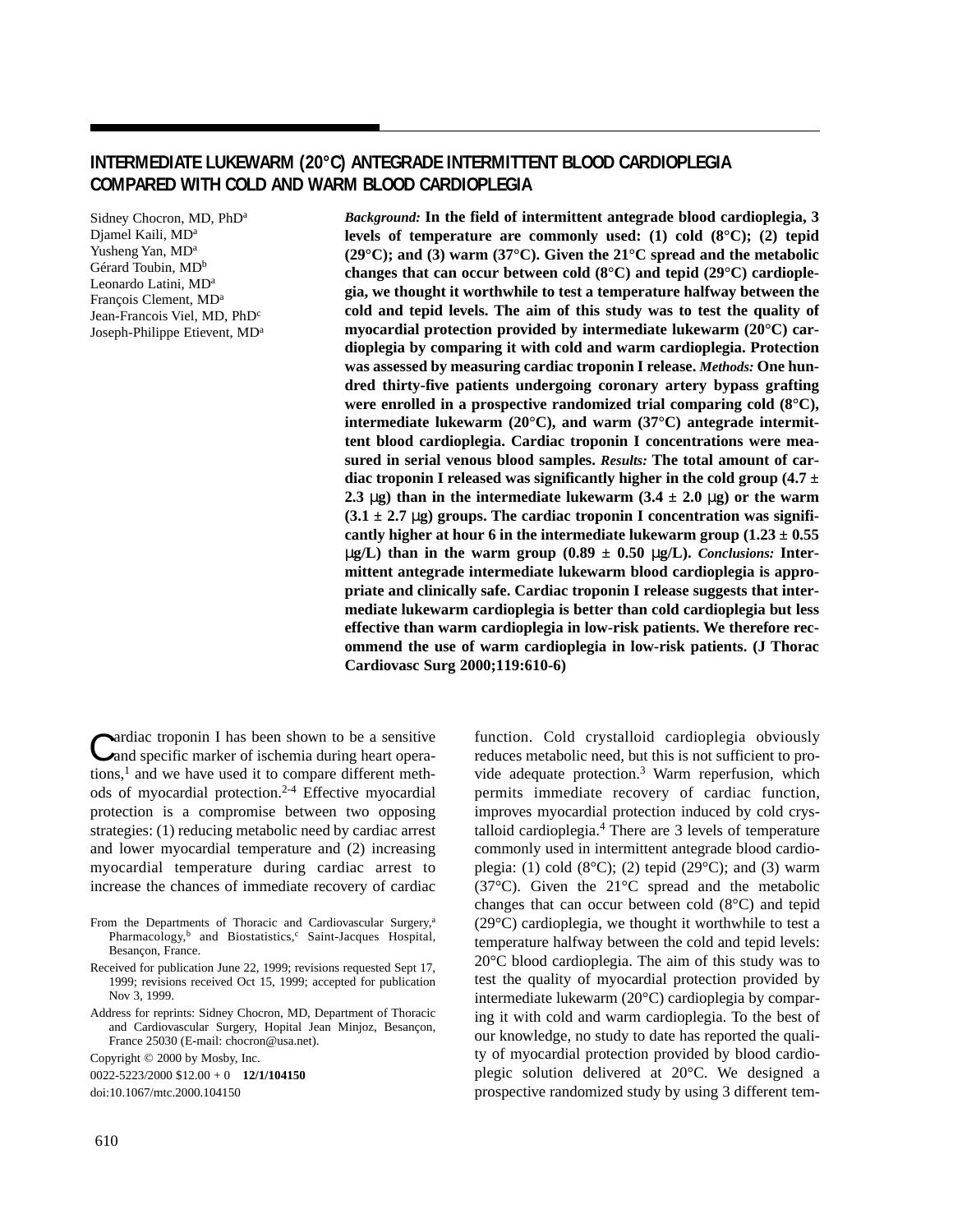peratures of blood cardioplegia: cold, from 6°C to 8°C; intermediate lukewarm, from 18°C to 20°C; and warm, from 35°C to 37°C. Delivery was intermittent and antegrade, cardiopulmonary bypass was conducted at 37°C, and a *hot shot* was performed before aortic unclamping in all 3 groups. Cardiac troponin I release was the criterion used to evaluate the adequacy of myocardial protection.

### **Patients and methods**

Patient selection. After approval by our institutional review board, informed consent was obtained from all eligible patients. One hundred thirty-five consecutive patients (111 men and 24 women; mean age,  $65 \pm 9$  years) scheduled for first elective coronary artery bypass grafting were enrolled in a prospective randomized trial comparing cold (6°C-8°C), intermediate lukewarm (18°C-20°C), and warm (35°C-37°C) blood cardioplegia. Not included in this study were patients with aortic incompetence, patients requiring only one distal anastomosis, patients with an ejection fraction below 0.30, patients undergoing reoperation, and patients with concomitant heart valve disease or unstable angina. The study took place over a 9-month period, during which 216 patients were not included in the study for the reasons given above. Among these 216 patients, 71 requiring isolated coronary artery bypass grafting did not satisfy inclusion criteria. An independent data manager was responsible for supervising patient registration. A randomization list of consecutive random treatment assignments had been prepared in advance. This randomization list was transferred to a series of sealed envelopes, each containing the name of the next treatment on a card. Envelopes were opened sequentially as each patient entered the trial (ie, entered the operating room). Coronary artery stenoses causing a loss of 70% or more of the cross-sectional area were considered to be significant. For the left main coronary artery, a loss of 50% was considered significant.

**Operative technique.** Cannulation for cardiopulmonary bypass was carried out in the usual fashion with a single-stage venous cannulation technique and active normothermia (37°C). Consequently, the patients were rewarmed immediately after the onset of the cardiopulmonary bypass. The left ventricle was vented by a catheter introduced through the right superior pulmonary vein. The route of delivery was exclusively antegrade in all groups. Cardioplegic solution was injected into the aortic root immediately after aortic crossclamping and until cardiac arrest was achieved with a minimal amount of 700 mL. A dose of 400 mL was reinjected into the aortic root after each distal anastomosis, with the exception of the last anastomosis. No additional doses of cardioplegic solution were given through the vein grafts after completion of the distal anastomosis in any group. Proximal graft anastomoses to the aorta were performed with partial occlusion of the ascending aorta.

**Cardioplegia groups.** Cardioplegic solution was administered with the Dideco D514 delivery set (Dideco Inc, Mirandola, Italy), which mixes and cools or rewarms oxygenated blood with a modified St Thomas' Hospital solution, to which 4 g/L potassium was added in a 3:1 dilution. The temperature of cardioplegic solution depended on the group: 6°C to 8°C in the cold group, 18°C to 20°C in the intermediate lukewarm group, and 35°C to 37°C in the warm group. A 1-minute hot shot composed exclusively of 37°C oxygenated blood with a constant flow rate of 200 mL/min was performed immediately after the last distal anastomosis, once the thoracic artery or arteries were unclamped.

**Measurements of cardiac marker proteins.** Serial venous blood samples were drawn just before cardiopulmonary bypass and after aortic unclamping at 6, 9, 12, and 24 hours and daily thereafter for 5 days. Cardiac troponin I concentrations were measured by using a specific immunoenzymometric assay developed by Sanofi Diagnostics Pasteur (Marne-la-Coquette France). Each standard cardiac troponin I or test sample was incubated with monoclonal antibody 8E1 for 15 minutes. After washing, enzyme activity was measured after the addition of a substrate (tetramethylbenzydine). The reaction was stopped by adding  $H_2SO_4$ , and the absorbance was read at 450 nm on the status spectrophotometer. Creatine kinase isoenzyme MB (CK-MB) was measured at hour 6.

**Electrocardiogram.** A 12-lead electrocardiogram (ECG) was recorded preoperatively, at 2 hours, and then daily postoperatively. ECG diagnosis criteria for perioperative myocardial infarction (MI) were new Q waves of greater than 0.04 ms and a reduction in R waves of greater than 25% in at least 2 leads. Cardiac troponin I diagnosis criteria for perioperative MI were cardiac troponin I peak concentrations of greater than 3.7 µg/L and cardiac troponin I concentrations of greater than 3.1  $\mu$ g/L at 12 hours or greater than 2.5  $\mu$ g/L at 24 hours, as determined by Mair and colleagues.5

**Statistical analysis.** Sample sizes were calculated for a 2 sided significance level ( $\alpha$  = .05 and power 1- $\beta$  = .8) to detect a difference of 0.4 µg/L in cardiac troponin I concentration between groups. The standard deviation of measurements of cardiac troponin I was based on a previous study.<sup>1</sup> The number of subjects required in each group was 40. Statistical analysis was performed with BMDP statistical software (BMDP Corp, Los Angeles, Calif). One-way analysis of covariance with repeated measures (BMDP 5V) was performed to test the effect of the type of cardioplegia and time on cardiac troponin I concentration. Categoric data and quantitative variables were compared by using the  $\chi^2$  test and 1way analysis of variance, respectively. Values are expressed as means ± standard deviation.

#### **Results**

With regard to the preoperative and operative data (Table I), randomization produced 3 equivalent groups. Two (1.5%) patients died within 30 days. Both were from the intermediate lukewarm group. One of them died of perioperative MI at hour 4, and the other died of a postoperative stroke at day 28. One patient from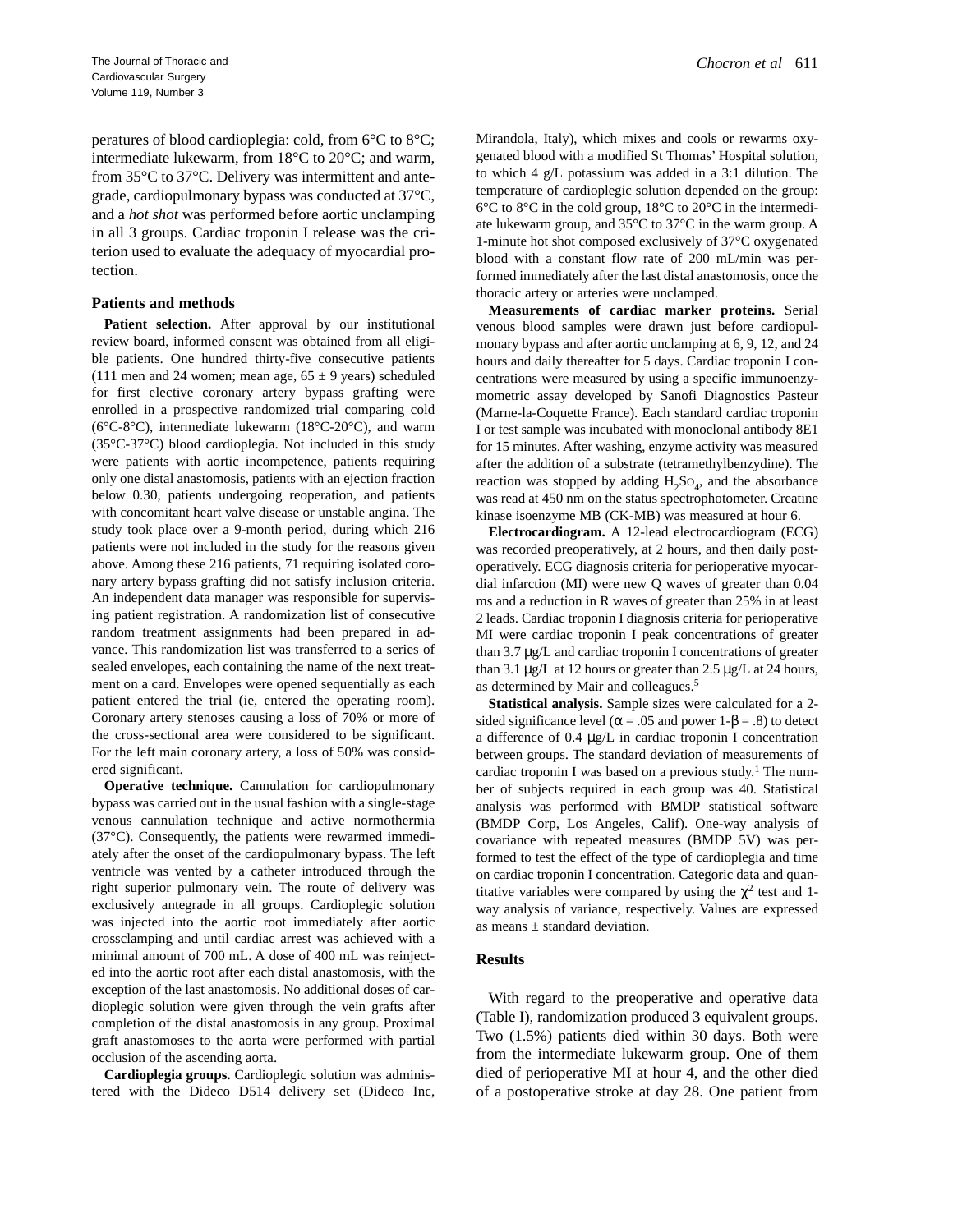#### **Table I.** *Patient profile by group*

|                                                  |                 | <i>Intermediate</i> |                 |               |
|--------------------------------------------------|-----------------|---------------------|-----------------|---------------|
|                                                  | Cold group      | lukewarm group      | Warm group      |               |
| Variable                                         | $(n = 45)$      | $(n = 45)$          | $(n = 45)$      | P value       |
| Mean age (y)                                     | $64 \pm 9$      | $66 \pm 9$          | $64 \pm 9$      | $\mathcal{A}$ |
| Ejection fraction                                | $0.55 \pm 0.1$  | $0.53 \pm 0.1$      | $0.55 \pm 0.1$  | $\mathcal{A}$ |
| Body surface area $(m2)$                         | $1.86 \pm 0.18$ | $1.85 \pm 0.15$     | $1.86 \pm 0.16$ | .6            |
| Anterior preoperative MI (n)                     | 9               | 9                   | 8               | .95           |
| Inferior preoperative MI (n)                     | 15              | 14                  | 15              | .95           |
| Distal anastomoses per patients (n)              | $2.5 \pm 0.7$   | $2.5 \pm 0.6$       | $2.3 \pm 0.6$   | .15           |
| $LITA$ used $(n)$                                | 12              | 14                  | 15              | .8            |
| LITA and RITA used $(n)$                         | 33              | 31                  | 30              | .8            |
| Saphenous vein grafts (n)                        | 27              | 30                  | 25              | .5            |
| Sequential grafts (n)                            | 6               | 8                   |                 |               |
| Crossclamp time (min)                            | $38 \pm 10$     | $37 \pm 13$         | $35 \pm 12$     | .6            |
| Pump time (min)                                  | $60 \pm 15$     | $61 \pm 19$         | $56 \pm 16$     | .4            |
| Amount of crystalloid cardioplegic solution (mL) | $360 \pm 100$   | $410 \pm 150$       | $370 \pm 160$   | .15           |
| Postoperative peak CK-MB (IU/L)                  | $20 \pm 8$      | $17 \pm 10$         | $17 \pm 13$     | .5            |
| Total amount of CTnI (µg)                        | $4.7 \pm 2.3$   | $3.4 \pm 2.0$       | $3.1 \pm 2.7$   | .007          |
| Postoperative stroke (n)                         |                 |                     |                 | .6            |
| 30-day mortality (n)                             | $\Omega$        |                     | $\Omega$        | .1            |

Where applicable, values are expressed as mean ± standard deviation. *MI*, Myocardial infarction; *LITA*, left internal thoracic artery; *RITA*, right internal thoracic artery; *CTnI,* cardiac troponin I.

#### **Table II.** *Angiographic data*

| Variable                  | <i>Intermediate</i> |                |            |         |
|---------------------------|---------------------|----------------|------------|---------|
|                           | Cold group          | lukewarm group | Warm group | P value |
| LMCA stenosis $\geq 50\%$ |                     |                |            | د.      |
| No                        | 32                  | 38             | 34         |         |
| Yes                       | 13                  | Ξ              | 11         |         |
| LMCA stenosis $\geq 50\%$ |                     |                |            |         |
| With normal RCA           |                     | ◠              | 8          |         |
| With diseased RCA         | 6                   | ͻ              |            |         |
| No. of diseased vessels*  |                     |                |            |         |
|                           |                     | 3              |            |         |
|                           | 11                  | 10             | 13         |         |
|                           | 20                  | 25             | 18         |         |

*LMCA,* Left main coronary artery; *RCA,* right coronary artery.

\*Stenosis of left main coronary artery excluded.

the cold group had a transient postoperative stroke. Two patients in the 20°C group required an intra-aortic balloon pump. One of them was the patient who died of perioperative MI at hour 4. One patient randomized in the cold group was mistakenly given warm cardioplegia. This patient was analyzed in the group to which he had been randomized. The blood samples of two patients in the warm group and one patient from the intermediate lukewarm group (dead at hour 4) were not drawn. Age, sex, preoperative ejection fraction, body surface area, the average number of distal anastomoses per patient, crossclamping time, and cardiopulmonary bypass time were equivalent in all groups. At least one

thoracic artery was used in all patients. Sequential grafts were performed in 6 patients in the cold group, 8 patients in the intermediate lukewarm group, and 4 patients in the warm group ( $P = .5$ ). The repartition of coronary angiographic data did not differ from one group to the other (Table II). Fig 1 shows the time course of cardiac troponin I concentration according to the type of cardioplegia. Cardiac troponin I concentration was significantly higher in the cold group at hours 6, 9, and 12 (1.86  $\pm$  0.97 µg/L at hour 6, 1.20  $\pm$  0.61  $\mu$ g/L at hour 9, and 0.80  $\pm$  0.47  $\mu$ g/L at hour 12) than in the intermediate lukewarm group ( $1.23 \pm 0.55 \mu$ g/L at hour 6,  $0.80 \pm 0.36$  µg/L at hour 9, and  $0.51 \pm 0.23$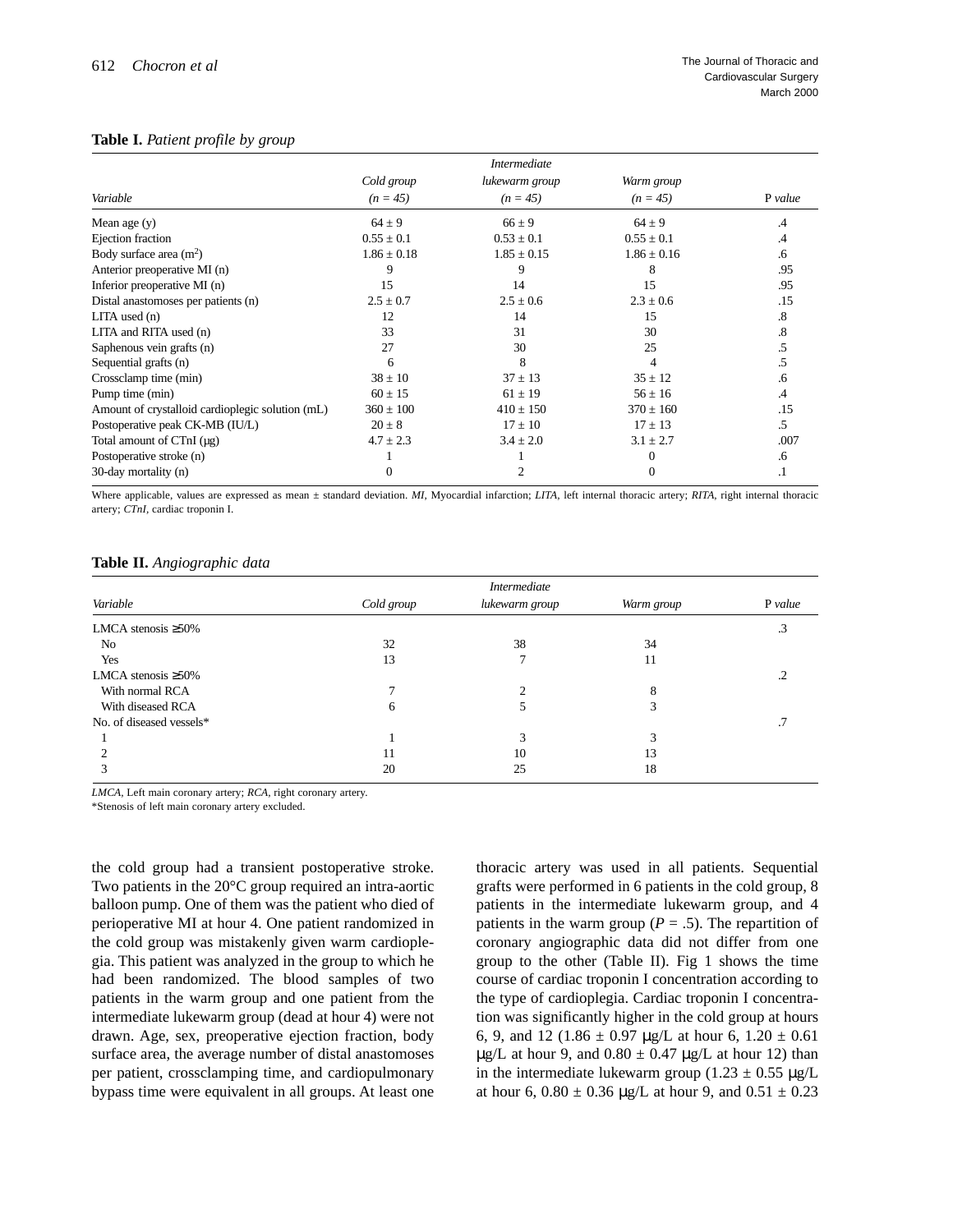

**Fig 1.** Time course of cardiac troponin I concentration according to type of cardioplegia. Cardiac troponin I concentration was significantly higher in the cold group at hours 6, 9, and 12 than in the intermediate lukewarm or the warm group. Cardiac troponin I concentration was significantly higher in the intermediate lukewarm group at hour 6 than in the warm group.

 $\mu$ g/L at hour 12; *P* < .001 for the pattern) or the warm group  $(0.89 \pm 0.50 \,\text{µg/L}$  at hour 6,  $0.73 \pm 0.60 \,\text{µg/L}$  at hour 9, and 0.54 ± 0.62 µg/L at hour 12; *P* < .001 for the pattern). Cardiac troponin I concentration was significantly higher in the intermediate lukewarm group at hour 6 (1.23  $\pm$  0.55 µg/L) than in the warm group (0.89  $\pm$  0.50  $\mu$ g/L; *P* = .005). The total amount of cardiac troponin I released, estimated by the area under the corresponding curve (Fig 1), was significantly higher in the cold group (4.7  $\pm$  2.3 µg) than in the intermediate lukewarm group  $(3.4 \pm 2.0 \,\mu$ g;  $P = .008)$  or the warm group  $(3.1 \pm 2.7 \mu g, P = .005)$ . The total amount of cardiac troponin I released tended to be higher in the intermediate lukewarm group  $(3.4 \pm 2.0 \,\mu$ g) than in the warm group (3.1  $\pm$  2.7 µg, *P* = .60). Spontaneous return to sinus rhythm after aortic unclamping was significantly higher in the warm group (93%) than in the intermediate lukewarm group (75%,  $P = .02$ ) or the cold group (9%,  $P < .001$ ). Spontaneous return to sinus rhythm after aortic unclamping was related to a lower release of cardiac troponin I. The total amount of cardiac troponin I released in patients with spontaneous return to sinus rhythm after aortic unclamping was significantly lower  $(3.0 \pm 1.75 \,\mu g)$  than in patients requiring electrical defibrillation (4.9  $\pm$  2.9 µg, *P* < .001), irrespective of the group. Cardiac troponin I concentrations at hours 6, 9, 12, and 24 were significantly lower in patients with spontaneous return to sinus rhythm after unclamping of the aorta (1.0  $\pm$  0.6 µg/L, 0.7  $\pm$  0.4 µg/L, 0.5  $\pm$ 0.3  $\mu$ g/L, and 0.3  $\pm$  0.2  $\mu$ g/L, respectively) than in patients requiring electrical defibrillation  $(1.7 \pm 0.9)$ 



**Fig 2.** Time course of cardiac troponin I concentration according to cardiac rhythm recovery after aortic unclamping. Cardiac troponin I concentrations at hours 6, 9, 12, and 24 were significantly lower in patients with spontaneous return to sinus rhythm after unclamping of the aorta than in patients requiring electrical defibrillation.

 $\mu$ g/L, 1.1  $\pm$  0.6  $\mu$ g/L, 0.8  $\pm$  0.6  $\mu$ g/L, and 0.5  $\pm$  0.4  $\mu$ g/L; *P* < .001 for the pattern; Fig 2).

In the intermediate lukewarm group, one patient who died had ECG evidence of perioperative MI. One patient in the warm group had cardiac troponin I evidence of perioperative MI. Thirty-seven patients in the cold group, 33 in the intermediate lukewarm group, and 36 in the warm group required no inotropic support (*P* = .6). Three patients from the cold group, 7 from the intermediate lukewarm group, and 9 from the warm group  $(P = .2)$  received either dopamine hydrochloride  $(3-5 \mu g \cdot kg^{-1} \cdot min^{-1})$  or dobutamine  $(3-5 \mu g \cdot kg^{-1} \cdot m)$  $min^{-1}$ ). Five patients from the cold group, 5 from the intermediate lukewarm group (including the 2 patients who required an intra-aortic balloon pump), and none from the warm group  $(P = .07)$  received epinephrine  $(0.2-0.5 \mu g \cdot kg^{-1} \cdot min^{-1})$ . The total amount of cardiac troponin I released was higher in patients requiring inotropic support than in patients not requiring inotropic support  $(4.5 \pm 2.6 \,\text{µg} \text{ vs } 3.6 \pm 2.4 \,\text{µg}, P = .08)$ . CK-MB concentration at hour 6 was equivalent in all groups.

#### **Discussion**

Most of the advantages of blood cardioplegia stated by Barner<sup>6</sup> are temperature dependent; they occur at 37°C and are probably less effective when the temperature is lowered. On the other hand, myocardial requirements increase as the temperature rises. Therefore the question arises as to what is the best compromise.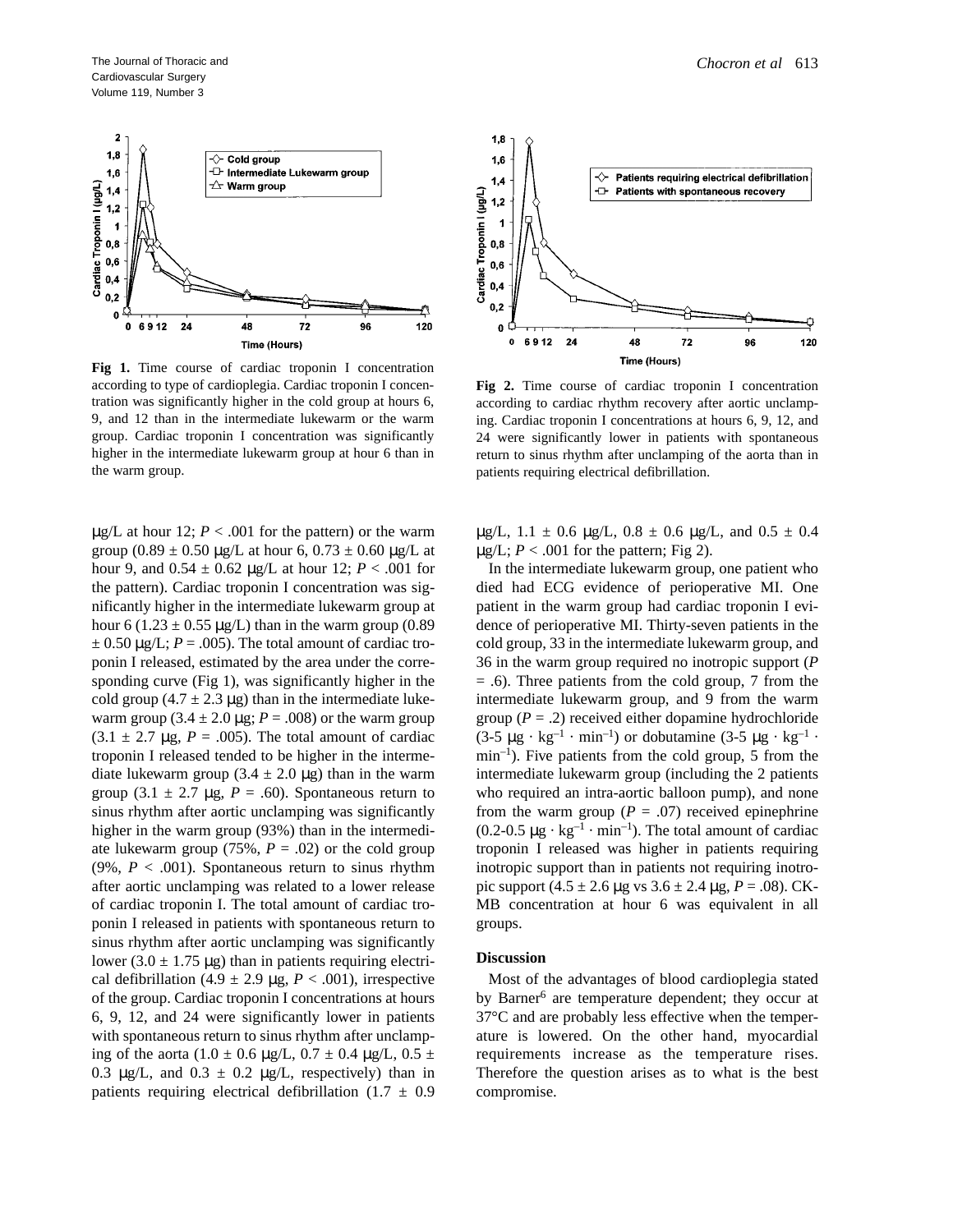Three levels of temperature are commonly used in intermittent antegrade blood cardioplegia: (1) cold  $(8^{\circ}C)$ ; (2) tepid (29 $^{\circ}C$ ); and (3) warm (37 $^{\circ}C$ ). Cold cardioplegia has been shown to impair mitochondrial state 3 respiration, $\frac{7}{1}$  which is probably related to the delay of cardiac functional recovery.8 Because we do not know at what temperature cardiomyocyte mitochondrial dysfunction begins to appear, an intermediate lukewarm cardioplegic solution needed to be tested. Given the 21°C spread and the metabolic changes that can occur between cold (8°C) and tepid (29°C) cardioplegia, we thought it worthwhile to test a temperature halfway between the cold and tepid levels. Intermediate lukewarm cardioplegia seemed likely to provide better myocardial protection than cold cardioplegia and, perhaps, warm cardioplegia. Buckberg and colleagues,<sup>9</sup> looking at oxygen consumption in canine hearts, suggested that cardioplegia need not be cold to be effective. However, lowering the temperature reduces oxygen consumption, and if mitochondrial energy generation is not impaired at 20°C, or at least less so than at 8°C, the result may be better myocardial protection.

Cold intermittent antegrade cardioplegia has been the benchmark for myocardial protection.10 On the other hand, many studies<sup>11,12</sup> have demonstrated the interest of using antegrade intermittent warm blood cardioplegia. We therefore chose cold and warm cardioplegia to evaluate intermediate lukewarm cardioplegia. As tepid (29°C) and warm cardioplegia were likely to provide similar myocardial protection because their temperatures are very close, we thought that a comparison between 20°C and tepid cardioplegia was unnecessary. Two points led us to this opinion. First, Buckberg and colleagues'9 results, as stated above, suggest that the difference in oxygen consumption should be very small when the temperature falls from 37°C to 29°C. This was confirmed by Hayashida and colleagues, $7$  who showed that there was no significant difference in oxygen extraction and lactate or acid production between warm and tepid antegrade cardioplegia. Second, again because of the proximity of the temperatures, mitochondrial respiration preservation should be equivalent with both techniques, as confirmed by Hayashida and  $\text{colle}$ agues<sup>8</sup> in a second study.

Cardiac troponin I is a specific marker of myocardial damage.13 We have already performed studies showing (1) the sensitivity of cardiac troponin I to myocardial ischemia<sup>1,14</sup> and  $(2)$  the interest of using cardiac troponin I to compare different methods of myocardial protection in cardiac surgery.2-4 The aim of our present prospective randomized study was to test the quality of myocardial protection provided by intermediate lukewarm cardioplegia by comparing it with cold and warm cardioplegia and by using cardiac troponin I as the criteria for evaluating the adequacy of myocardial protection. To answer this question, we designed a study including 3 temperatures of blood cardioplegia delivery: cold, 6°C to 8°C; intermediate lukewarm, 18°C to 20°C; and warm, 35°C to 37°C. The following parameters were identical in all groups: (1) the route of delivery was exclusively antegrade; (2) delivery was intermittent; (3) cardiopulmonary bypass was conducted in active normothermia  $(37^{\circ}C)$ ; and  $(4)$  a hot shot was performed before aortic unclamping. Cardiac troponin I release indicated that intermediate lukewarm cardioplegia provided better myocardial protection than cold cardioplegia and warm cardioplegia provided the best myocardial protection when compared with cold or intermediate lukewarm cardioplegia in an unselected group of patients undergoing an elective first cardiac operation and having preserved left ventricular function. It could be assumed that myocardial rewarming caused by normothermic bypass might impair myocardial protection in the cold and lukewarm groups. We think this is unlikely to occur because of the short time interval between two successive injections (average,  $15 \pm 3$  minutes) and the fact that the ventricle was vented. However, because we did not measure myocardial temperature, we cannot disregard this hypothesis.

In the present study no significant differences in postoperative clinical results were found among warm, cold, and intermediate lukewarm cardiac protection with intermittent antegrade administration, except a rate of spontaneous return to sinus rhythm after aortic unclamping, which increased significantly with the 3 temperatures. However, we do not know whether spontaneous return to sinus rhythm expressed a better myocardial protection or whether electrical defibrillation resulted in an additional myocardial injury. A greater rate of spontaneous return to sinus rhythm with warm, as opposed to cold blood cardioplegia has already been reported.<sup>15</sup> In our series there was no significant difference in immediate postoperative dysfunction between groups, as indicated by the similar need for pharmacologic support in the three groups.

Antegrade intermittent warm and cold cardioplegia have already been compared in several studies. Calafiore and colleagues,  $16$  in a nonrandomized trial, showed that warm cardioplegia provided better clinical outcomes. Pelletier and colleagues<sup>15</sup> showed that there was no difference in clinical outcome, but that cardiac troponin T release and CK-MB mass concentration were lower in the warm group, suggesting better myocardial protection. Mezzetti and colleagues $17$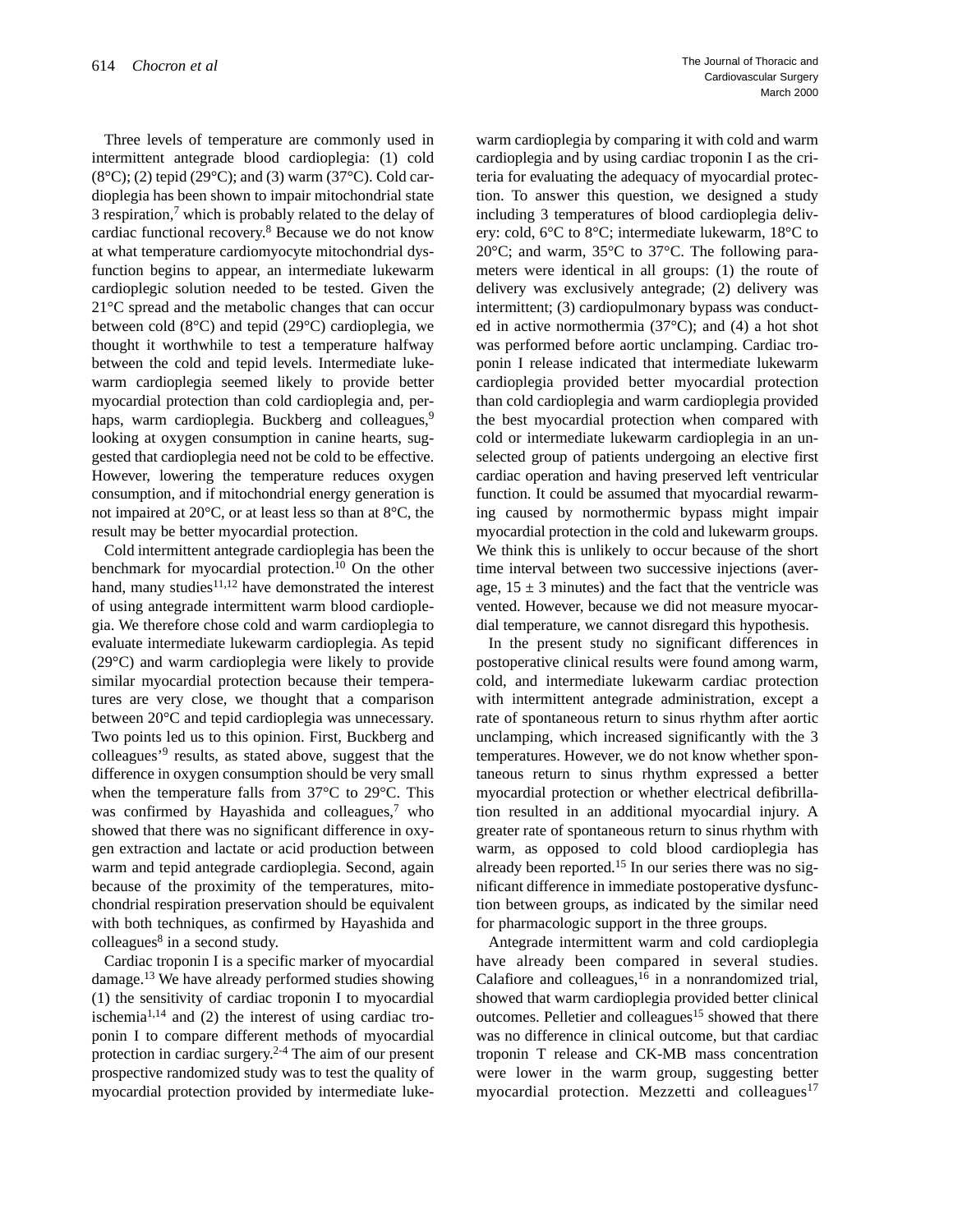showed that warm cardioplegia protects the myocardium from ischemia-reperfusion injury better than cold cardioplegia. Conversely, Landymore and colleagues<sup>18</sup> showed equivalent results with both techniques. With respect to cardiac troponin I release, our data suggest that warm cardioplegia provided better myocardial protection than cold cardioplegia.

Interrupting warm blood cardioplegia is likely to lead to myocardial ischemia. Because it is often necessary to interrupt the infusion of cardioplegic solution to improve visualization of the surgical field, several studies have been performed to determine the maximum time of interruption. Yasuda and colleagues<sup>11</sup> showed that a 10-minute interruption was safe, whereas a 20 minute interruption caused cumulative ischemic injury in normal dog hearts. Lichtenstein and colleagues $12$ showed that repeated interruptions of up to 13 minutes were unlikely to lead to adverse clinical results. For technical reasons, 4 of our patients from the warm group had an interruption of more than 20 minutes. Both the clinical outcome and cardiac troponin I release established that there was no adverse effect with one interruption of up to 23 minutes. Should more than one long interruption be needed, we think it wise to interrupt the procedure to allow another infusion.

The antegrade route of delivery may be impaired by coronary occlusions, whereas the retrograde route may be inhomogeneous. The combined route of delivery requires another set of tubing on the operating table to switch back and forth from one type of perfusion to the other. Using this technique could be cumbersome, confusing, and more time consuming while the aorta is crossclamped.<sup>19</sup> Our study confirmed the data from others<sup>16</sup> stating that the antegrade route of delivery appears sufficient for most patients. The combined route of delivery should be limited to select patients (eg, acute coronary occlusion or redo operations).

In terms of efficacy intermediate lukewarm cardioplegia appears to situate itself halfway between cold and warm cardioplegia. Cardiac troponin I release was significantly lower in the lukewarm group than in the cold group but significantly higher in the lukewarm group than in the warm group. Therefore intermittent antegrade lukewarm cardioplegia is a safe and efficacious method of myocardial protection with proven advantages when compared with cold blood cardioplegia in elective myocardial revascularization in patients with preserved ventricular function. Under these conditions, intermittent antegrade warm cardioplegia provided the best myocardial protection.

Two patients (1.5%) had a postoperative stroke, as is the average in published data. Our study did not confirm the adverse effect of normothermic cardiopulmonary bypass on neurologic outcome, as reported by Martin and colleagues<sup>20</sup> and denied by Engelman and colleagues.21

### **Conclusions**

Intermittent antegrade intermediate lukewarm blood cardioplegia is appropriate and clinically safe. The release of cardiac troponin I suggests that intermediate lukewarm cardioplegia improved protection in low-risk patients when compared with cold blood cardioplegia. Conversely, cardiac troponin I release suggests that lukewarm cardioplegia is less effective for myocardial protection than warm cardioplegia. We therefore recommend the use of warm cardioplegia in low-risk patients.

We thank Nancy Richardson-Peuteuil for her editorial assistance.

#### REFERENCES

- 1. Etievent JPh, Chocron S, Toubin G, Taberlet C, Alwan K, Clement F, et al. Use of cardiac troponin I as a marker of perioperative myocardial ischemia. Ann Thorac Surg 1995;59:1192-4.
- 2. Chocron S, Alwan K, Toubin G, Clement F, Kaili D, Taberlet C, et al. Crystalloid cardioplegia route of delivery and cardiac troponin I release. Ann Thorac Surg 1996;62:481-5.
- 3. Pichon H, Chocron S, Alwan K, Toubin G, Kaili D, Falcoz P, et al. Crystalloid versus cold blood cardioplegia and cardiac troponin I release. Circulation 1997;96:316-20.
- 4. Chocron S, Alwan K, Yan Y, Toubin G, Kaili D, Anguenot T, et al. Warm reperfusion and myocardial protection. Ann Thorac Surg 1998;66:2003-7.
- 5. Mair J, Larue C, Mair P, Balogh D, Calzolari C, Puschendorf B. Use of cardiac troponin I to diagnose perioperative myocardial infarction in coronary artery bypass grafting. Clin Chem 1994; 40:2066-70.
- 6. Barner HB. Blood cardioplegia: a review and comparison with crystalloid cardioplegia. Ann Thorac Surg 1991;52:1354-67.
- 7. Hayashida N, Ikonomidis JS, Weisel RD, Shirai T, Ivanov J, Carson SM, et al. The optimal cardioplegic temperature. Ann Thorac Surg 1994;58:961-71.
- 8. Hayashida N, Weisel RD, Shirai T, Ikonomidis JS, Ivanov J, Carson SM, et al. Tepid antegrade and retrograde cardioplegia. Ann Thorac Surg 1995;59:723-9.
- 9. Buckberg GD, Brazier JR, Nelson RL, Goldstein SM, McConnell DH, Cooper N. Studies of the effects of hypothermia on regional myocardial blood flow and metabolism during cardiopulmonary bypass. I. The adequately perfused beating, fibrillating, and arrested heart. J Thorac Cardiovasc Surg 1977;73:87-94.
- 10. Fiore AC, Swartz MT, Nevett R, Vieth PJ, Magrath RA, Sherrick A, et al. Intermittent antegrade tepid versus cold blood cardioplegia in elective myocardial revascularization. Ann Thorac Surg 1998;65:1559-64.
- 11. Yasuda T, Kawasuji M, Sakakibara N, Takemura H, Tomita S, Watababe Y. Ultrastructural assessment of the myocardium receiving intermittent antegrade warm blood cardioplegia. Cardiovasc Surg 1998;6:282-7.